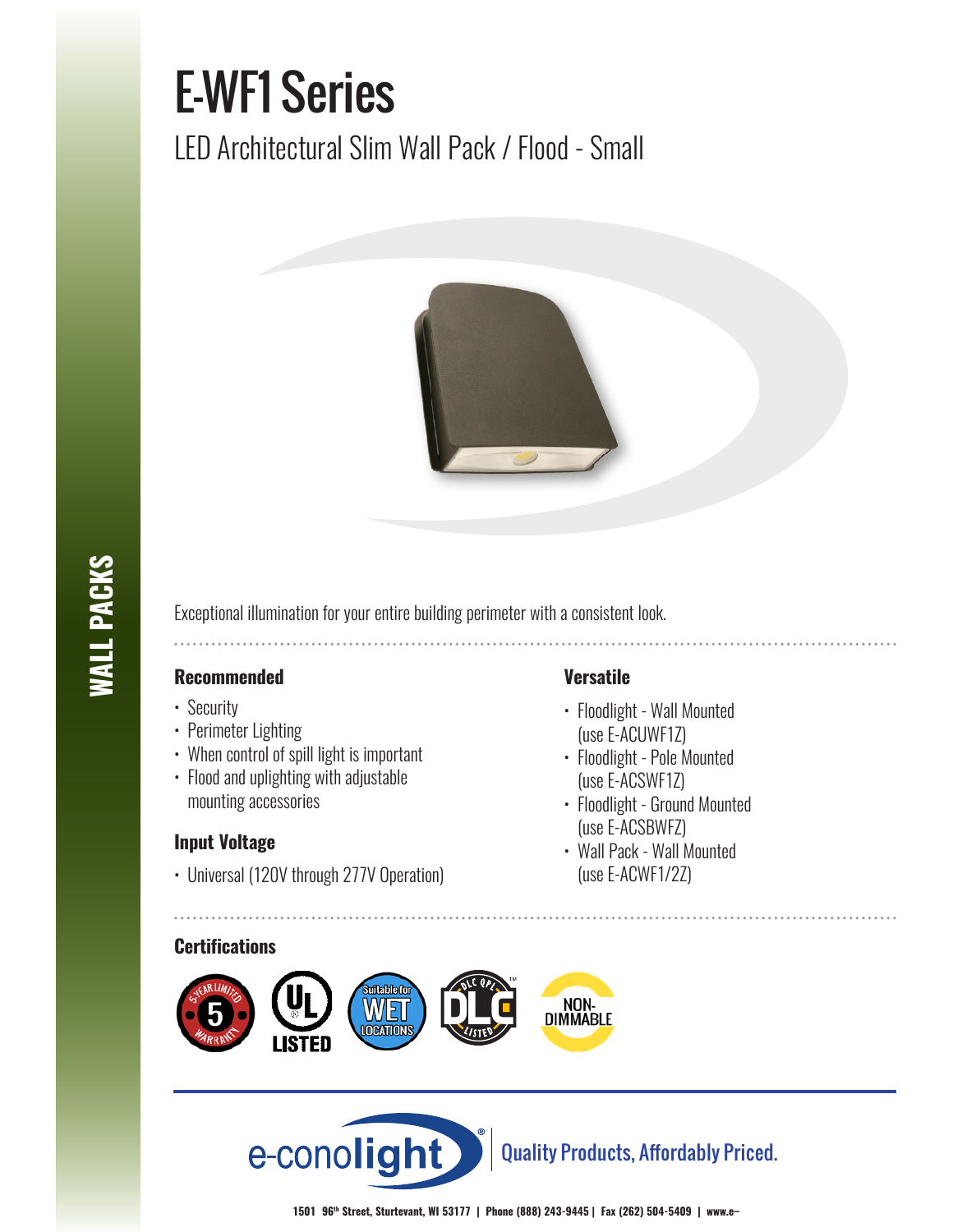# E-WF1 Series



#### Series Overview

| <b>DIMENSIONS</b>                                            | <b>PRODUCT</b><br><b>WEIGHT</b> | <b>MOUNTING</b><br><b>HEIGHT</b> | <b>SPACING</b>                      |
|--------------------------------------------------------------|---------------------------------|----------------------------------|-------------------------------------|
| 2-4/5' $\mathbf{D} \times 7$ -1/2' $\mathbf{W} \times 8$ ' H | $3.6$ lbs.                      | 8 to 20 feet                     | 1 to 2 times<br>the mounting height |

#### Fixture Specifications

| <b>HOUSING</b>                 | Sturdy, die-cast aluminum housing<br>Dark bronze polyester powder-coat finish |
|--------------------------------|-------------------------------------------------------------------------------|
| <b>LENS</b><br><b>ASSEMBLY</b> | Tempered glass lens is thermal, shock & impact resistant                      |
| <b>MOUNTING</b>                | Included mounting plate mounts over 4' square or octagonal junction box       |

#### Electrical Performance

| <b>OPERATING</b>                   | <b>LIFESPAN</b>            | <b>POWER</b>      | <b>TOTAL HARMONIC</b> | <b>DIMMABLE</b> |
|------------------------------------|----------------------------|-------------------|-----------------------|-----------------|
| <b>MINIMUM</b>                     | $L_{10}$ AT 25°C (77°F)    | <b>FACTOR</b>     | <b>DISTORTION</b>     |                 |
| $-40^{\circ}$ C (-40 $^{\circ}$ F) | Estimated<br>133,000 Hours | $\rightarrow 0.9$ | $\cdot$ 20%           | No              |
| <b>INPUT VOLTAGE</b>               | <b>120V</b>                | <b>208V</b>       | <b>240V</b>           | <b>277V</b>     |
| <b>Current Draw (Amps)</b>         | 0.33A(40W)                 | 0.19A(40W)        | 0.16A(40W)            | 0.14A(40W)      |
|                                    | 0.50A(60W)                 | 0.28A(60W)        | 0.25A(60W)            | 0.22A(60W)      |

**WARRANTY UL LISTED DLC ENERGY STAR**

5-Year Limited Wet Locations Yes –––

# CORRELATED COLOR TEMPERATURE (CCT)



## Output Specifications

Warranty & Certifications

| <b>SKU</b>        | <b>LIGHT OUTPUT</b> | <b>COLOR TEMP</b><br>(See chart) | <b>POWER</b><br><b>CONSUMPTION</b> | <b>COLOR</b><br><b>ACCURACY</b> | <b>REPLACES</b> |
|-------------------|---------------------|----------------------------------|------------------------------------|---------------------------------|-----------------|
| <b>E-WF1L04CZ</b> | 3900 Lumens         | Cool White (5000K)               | 40W                                | $\geq$ 70 CRI                   | 100W PSMH       |
| E-WF1L04NZ        | 3900 Lumens         | Neutral White (4000K)            | 40W                                | $\geq$ 70 CRI                   | 100W PSMH       |
| <b>E-WF1L06CZ</b> | 5100 Lumens         | Cool White (5000K)               | 60W                                | $\geq$ 70 CRI                   | 175W MH         |
| E-WF1LO6NZ        | 5100 Lumens         | Neutral White (4000K)            | 60W                                | $\geq$ 70 CRI                   | 175W MH         |

Due to continuous product improvement, information in this document is subject to change.

Revision Date: 08/15/19

**1501 96th Street, Sturtevant, WI 53177 | Phone (888) 243-9445 | Fax (262) 504-5409 | www.e–conolight.com**